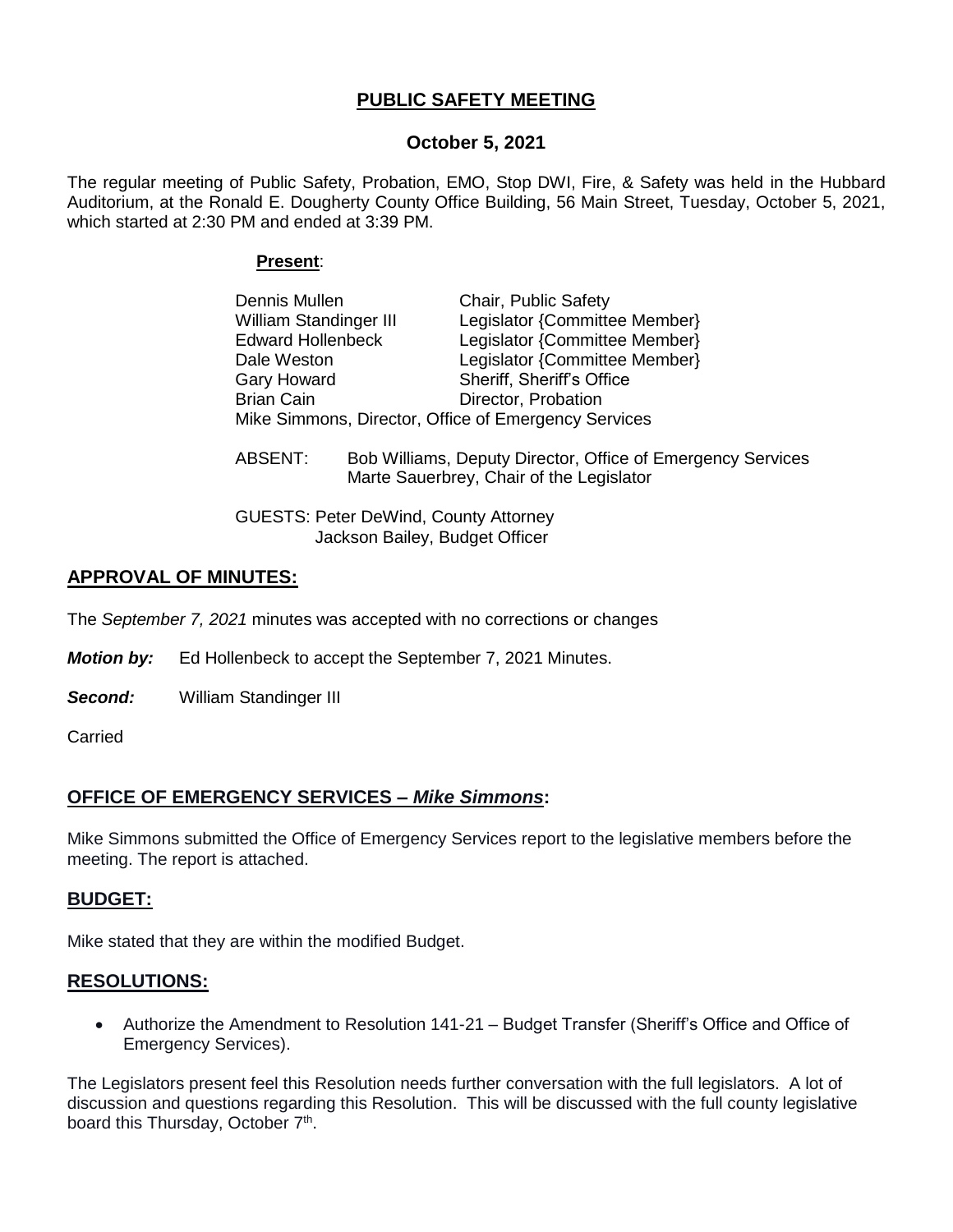## **HIGHLIGHTS:**

- EMS fall EMT classes have started and are going very well. Union Ambulance is in the process of applying for a Certificate of Need (CON) to operate in the Towns of Richford, Berkshire, Newark Valley, and Owego. This process will take a while but we will be asked if we feel there is a need for additional ambulance services in those townships.
- Fire Services Firefighter training is going well. Past County Fire Coordinator John Scott will be added to the NYS Fallen Firefighter's Monument today.
- Communications system The design phase of the CAD System is underway. Motorola and IT have been working to complete the design of the system and how it will integrate into the county's current IT structure. Training for Police, Fire, EMS, and dispatcher personnel is scheduled. Motorola, NYSTEC, and Emergency Services are continuing to work on planning the radio system. One microwave path to reach the Ridge Road tower turned out to be blocked by hills so we will also be using one of Chemung County's tower to relay the microwave signal. Athens Park Commissioner met with Mike at Roundtop Park in Athens to identify a location for a tower. Waiting for formal permission from the Park Commissioner. Bill for the cellular and landline telephone surcharge has been passed by both the state and legislature.
- EMO Damage assessments in the Town of Spencer and Candor have been completed. The damage was mostly on Hulbert Hollow Road where several sluice pipes and parts of the roadway were washed out. The damage thus far is estimated to be just over \$225,000 exceeding the threshold for a damage declaration. Now the State will need to meet their threshold before it will be forwarded to FEMA and then the President.

## **PROBATION –** *Brian Cain:*

Brian Cain presented the following information to the committee. The report is attached.

# **BUDGET:**

On target.

# **RESOLUTIONS:**

Authorize the Submission of the Floyd Hooker Foundation Application.

The Legislators present have no problem moving this resolution on; the committee agreed to move this forward.

## **HIGHLIGHTS:**

- Thank you Legislator Standinger for sending me the information regarding the Floyd Hooker Foundation. Requesting from this organization \$7,500 to be used as wrap around funds for the youth that become involved in the Juvenile Justice System and probation.
- Detention beds for juveniles have become a signification issue. May be beneficial to enter into an agreement with surrounding small counties to contract for a detention bed. There are only 8 non secure detention facilities left. Previously we had 15. Of the 92 available beds, only 38 are relatively close. The rest are in the down state area.
- Juvenile numbers are  $up 7$  tickets this month.
- Both Raise the Age (RTA) and Supervision and Treatment Services for Juveniles Program (STSJP) applications have been successfully submitted for the next contract. Approved by the state regarding the STSJP Grant.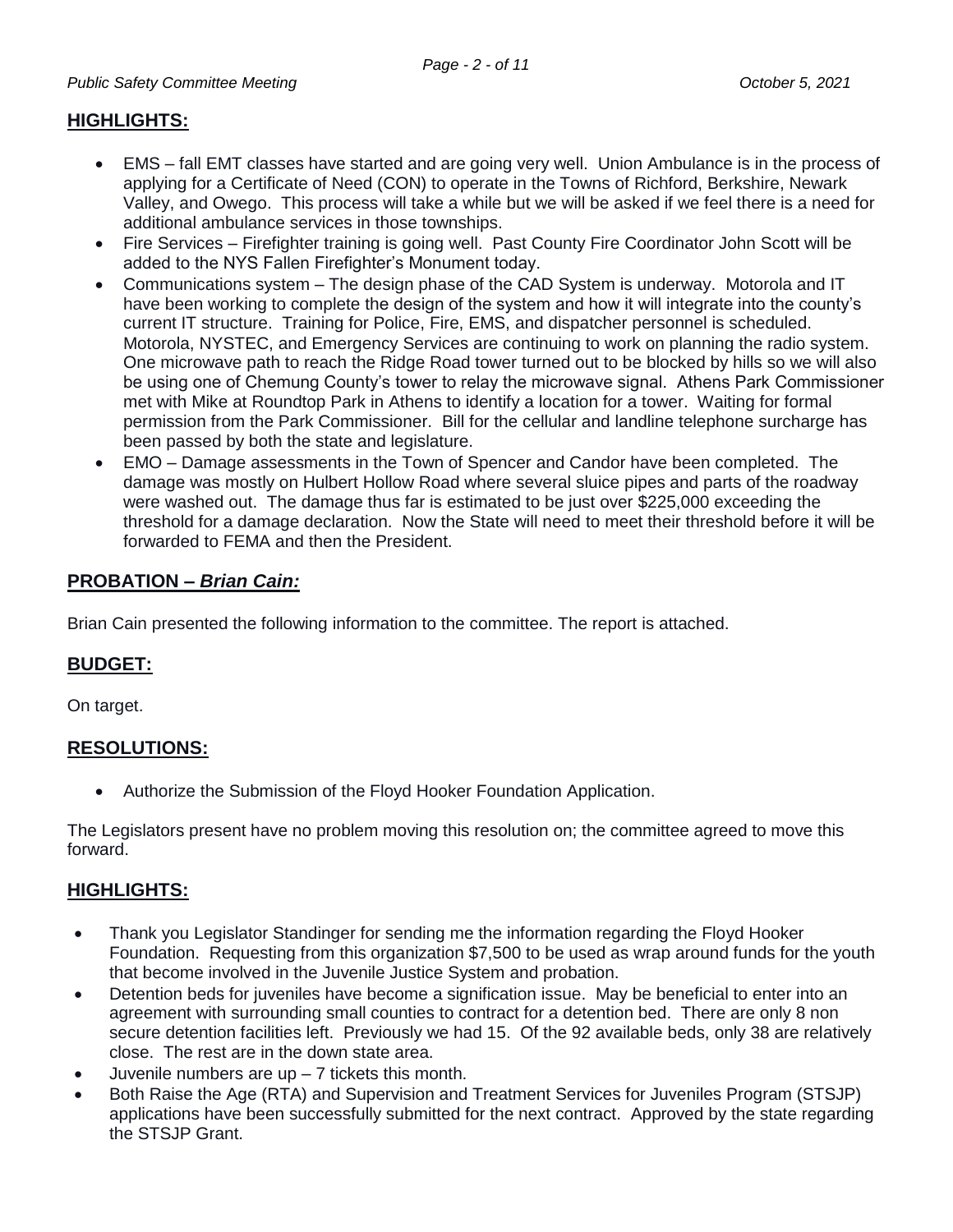- Met with TCDSS, Family Court Staff, the Family Court Chief Clerk, and consultant James Czarniak to begin discussions about Families First.
- Vcheck 24 has been executed and the GPS tracking system is now available for use by the courts and probation.
- Searching for companies to monitor sex offenders' electronic devices. Probation currently has limited capability in this area and we are looking to locate a comprehensive service that can assist us with that.
- Probation vehicles Director Cain handed out a Probation Vehicle Plan. After reviewing this and much discussion, the legislators present were in favor of this plan and have no problem starting this for next year.

# **SHERIFF – Gary Howard:**

Sheriff Gary Howard presented the following information to the committee. The report is attached.

# **BUDGET:**

Revenues are at \$520,416 which is 75% of the budget. Expenditures are at \$7,963,610 which is 77% of the budget. Inmate boarders are at \$317,250 which is 212% of the budget.

# **RESOLUTIONS:**

 Authorize the Transfer of Dog Funds monies and Appropriation of Funds – other animal control account.

The Legislators present have no problem moving this resolution on; the committee agreed to move this forward.

 Authorize the Amendment to Resolution 141-21 – Budget Transfer (Sheriff's Office and Office of Emergency Services).

The Legislators present feel this Resolution needs further conversation with the full legislators. This will be discussed with the full county legislative board this Thursday, October 7<sup>th</sup>.

# **HIGHLIGHTS:**

- Civil one (1) open part-time position.
- Corrections There is currently 3 open positions. Two (2) candidates in training and two (2) Corrections Officers graduating from the Corrections Academy October 1, 2021. There are two (2) part-time cook positions currently open. Need to talk to Personnel and make the Part-time cook another Full-Time position.
- Road Patrol Two (2) Deputies currently attending the police academy. Taser's have been shipped and received.
- E911 Communications All positions are currently filled with one (1) new Dispatcher starting on October 9, 2021 and two (2) dispatchers in training.
- Labor issues TCLEA negotiation are ongoing.
- Litigation Issues Issue that Pete DeWind is handling.
- Black Creek upgrade is in progress and the new equipment has arrived.
- Live Scan contract is with the county attorney for review.
- Jail refrigerator and freezer replacement project on track to start around October 21<sup>st</sup>.
- Jail Electronic Medical Records is progressing; IT has completed testing for about six (6) routers.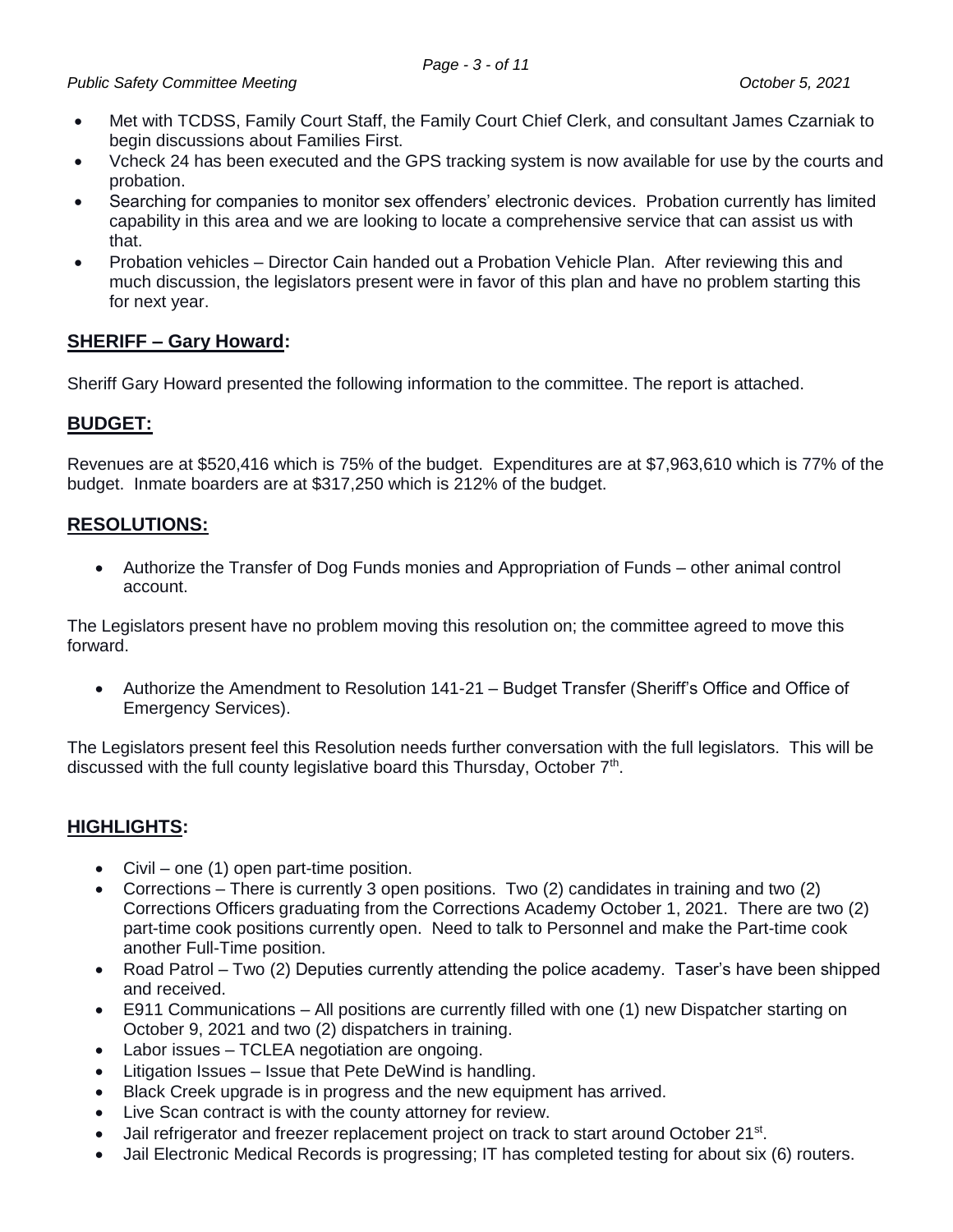- Average daily inmate population for September 2021 was 62.
- Search warrant at a house on Pennsylvania Avenue in Apalachin seized 33 dogs, 1 pony, and 16 chickens for animal neglect. Dogs were taken to Angel Eyes Animal Rescue and Willow's Animal Rescue. Took in donations for medication and shots. Received over \$5,000.00 towards this. Whatever money is left over will be donated to the two animal rescue sanctuaries.
- COVID one inmate at the hospital. Several other employees with COVID. One very ill Lieutenant that is not COVID related.

Respectfully submitted,

Kristen Kallin Secretary to the Director of Probation—October 5, 2021

## **TCOES MONTHLY ACTIVITY REPORT FOR SEPTEMBER 2021** October 3, 2021

**Budget:** Within Modified Budget - See attached spreadsheets

**Resolutions:** 141-21 Transfer Money from Fire (A3410) to Sheriff/E911 (3020) **Monthly Activity:**

1. Resolution 141-21

The County Budget Officer, Undersheriff, and I have meet and the decision has been made to transfer \$965,000 from the Fire budget to the Sheriff's budget under the E911 line. This is the amount that will be used to pay for the CAD System. The Treasurer's Office has determined that future 911 Surcharge revenue will be put in the Public Safety Communications section of the Sheriff's Budget and Emergency Services will have access to that part of the Sheriff's Budget.

## 1. EMS

- a. Fall EMT Classes have started are running very well.
- b. EMS staff shortages continue to be a problem. EMS calls have increased significantly over the past month causing additional stress on the County EMS System. EMS agencies continue to work diligently to keep up with calls with existing staff. Apalachin is going to add a paid staff for the overnight shift.
- c. Our dispatch policy has been to dispatch an agency and wait ten minutes for them to answer. If they don't respond within 10 minutes the dispatcher dispatches the next closest agency. If they don't crew within 10 minutes a third agency is dispatched. Dispatchers continue to dispatch agencies in that manner until an available agency is sent. In an effort to shorten the amount of time that elapses before an available agency accepts the call we are going to reduce the wait time to five minutes. Agencies have been asked to keep dispatchers aware of their availability status so time is not wasted attempting an agency that is not available.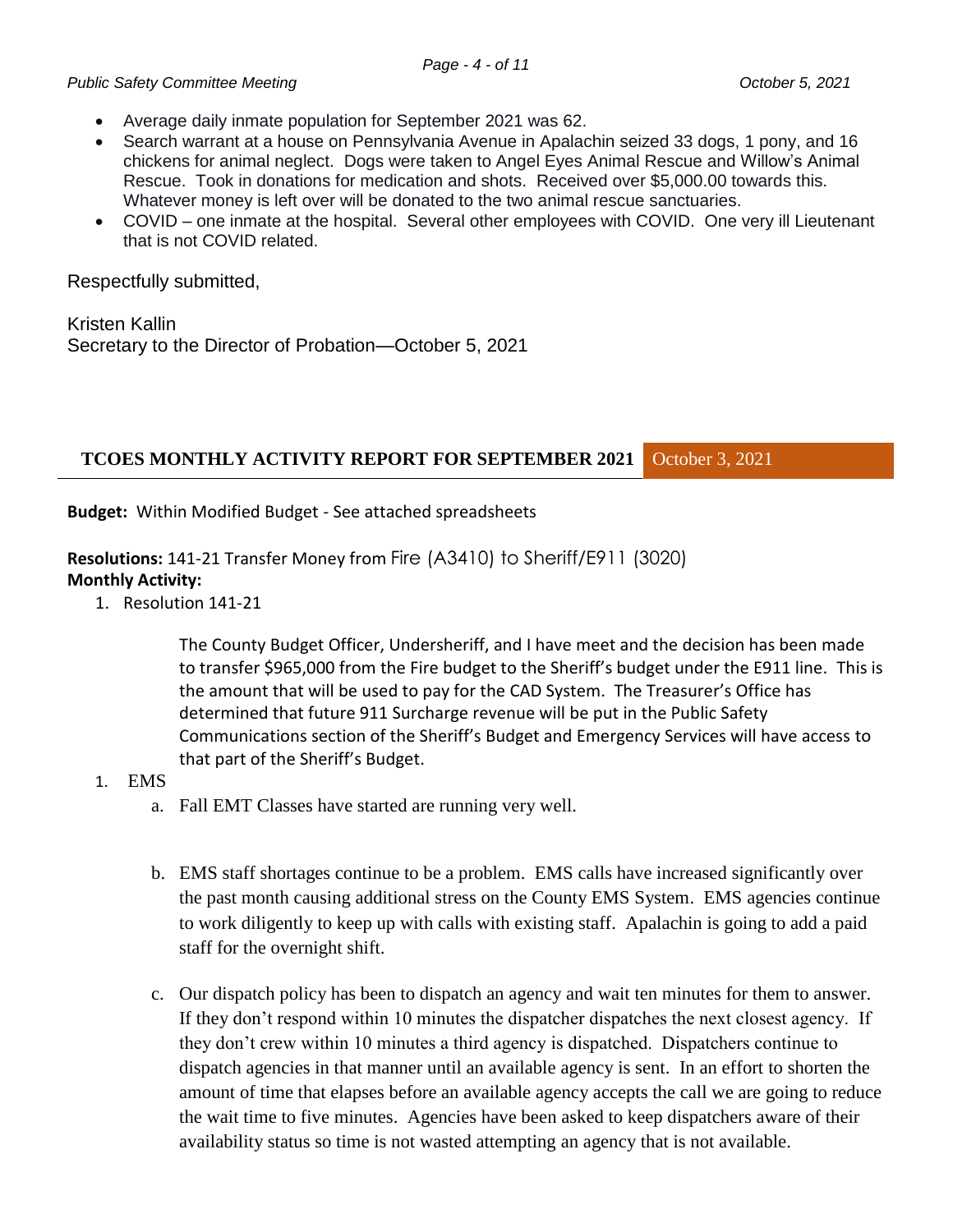- d. We have chosen a consulting agency to conduct a countywide EMS Study and provide us with possible remedies to improve the EMS services in the County. The Center for Governmental Research was the lowest bid at \$ 64,000 Two other bids were received but each was over \$165,000.
- e. Union Ambulance is in the process of applying for a Certificate of Need (CON) to operate in the Towns of Richford, Berkshire, Newark Valley, and Owego. This process will take a while but we will be asked if we feel there is a need for additional ambulance services in those townships.

## 2. Fire

- a. Firefighter training is going well.
- b. Past County Fire Coordinator John V. Scott's name will be added to the NYS Fallen Firefighter's Monument on Tuesday, October 5, 2021.
- 3. EMO
	- a. Damage assessments in the Town of Spencer and Candor have been completed. The damage was mostly on Hulbert Hollow Road where several sluice pipes and parts of the roadway sere washed out. The damage thus far is estimated to be just over \$225,000 exceeding the threshold for a damage declaration. Now the State will need to meet their threshold before it will be forwarded to FEMA and then the President.

## 4. Communications and Radio System

- a. The design phase of the CAD system is underway. Motorola and IT have been working to complete the design of the system and how it will integrate into the county's current IT structure. Training for Police, Fire, EMS, and dispatcher personnel is scheduled. The Emergency Services Office is working on plans so we can collect necessary from Fire, EMS, and Emergency Management so we can populate the database with Fire Department preplans, EMS plans, building occupancy information, and Hazardous Material locations, etc. Once entered and maintained it will provide dispatch guidance and protocols not afforded to them now.
- b. Motorola, NYSTEC, and Emergency Services are continuing to work on planning the radio system. Due to changes in the original plan, Motorola is in the process of creating a change order that will remove the CAD, and also document the changes in the radio plan and costs. The most significant changes in the plan is that we will be sharing the core with Onondaga, adding two additional tower sites and an increase in the number of radios. One microwave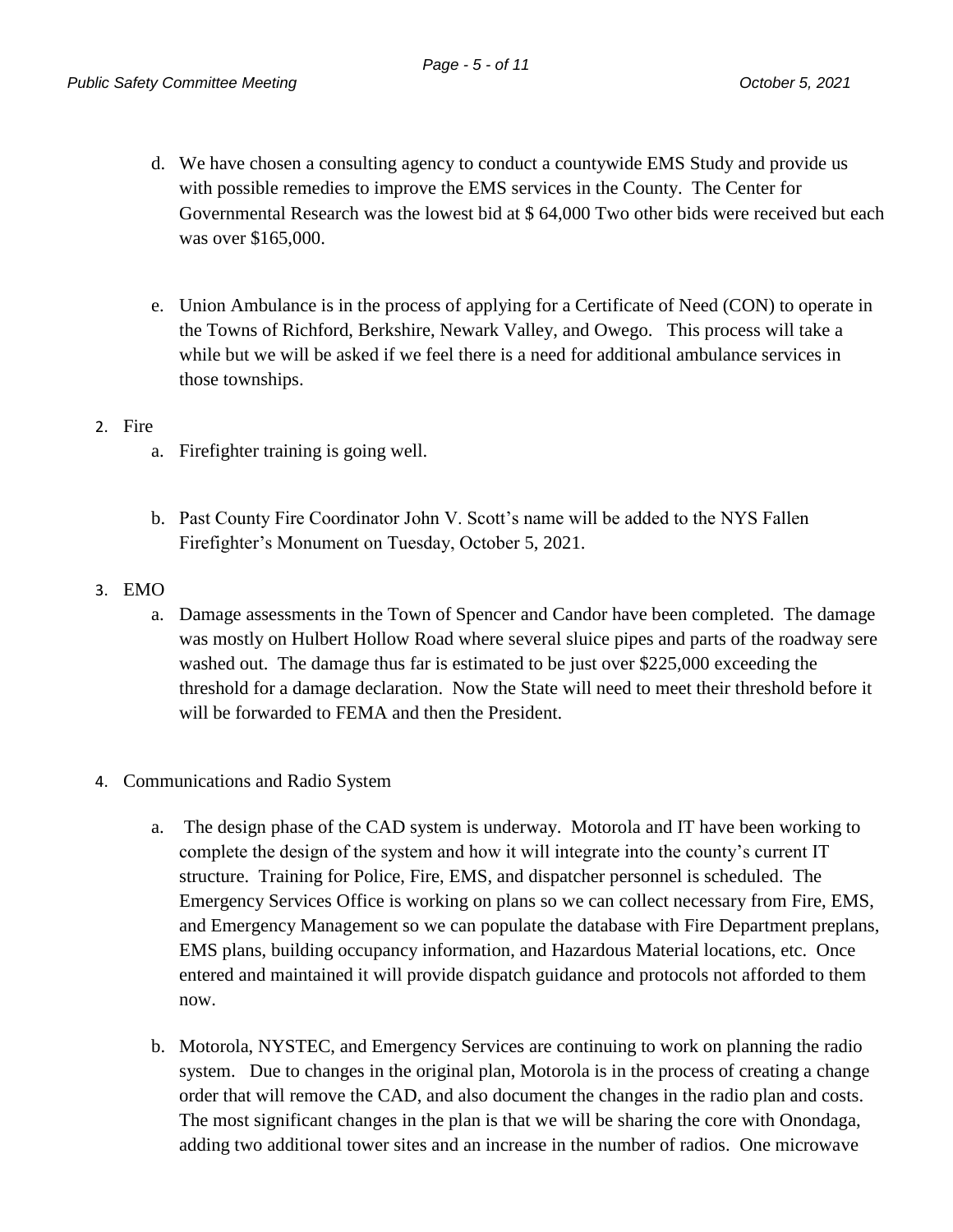path to reach the Ridge Road tower turned out to be blocked by hills so we will also be using one of Chemung County's tower to relay the microwave signal.

- c. The Athens Park Commissioner met with us, along with Motorola and Sabre Tower Company, at Roundtop Park in Athens to identify a location where we can lease land and construct a tower. We are waiting for tower plans before going to the Park Commission for formal permission.
- d. The Bill to add to the cellular and landline telephone surcharge has been passed by both the senate and legislature. I was contacted by the Department of Budget who asked for information about the use of the surcharge revenue. He felt that the governor would soon be getting to sign some of the bill that had been forwarded to her.

# REFERRED TO: PUBLIC SAFETY COMMITTEE FINANCE COMMITTEE

RESOLUTION NO. -21 AMEND RESOLUTION 141-21 BUDGET TRANSFER

WHEREAS: Resolution 141-21 approved the appropriation of funds from the Reserve for E911 for the replacement and purchase of the current computer aided dispatch system (CAD) and records management system; and

WHEREAS: The budget should be in Public Safety Communication (E911) (A3020) instead of Fire (A3410); and

WHEREAS: Legislative Approval is needed to modify the 2021 Budget; therefore be it

RESOLVED: That the following budget transfer be made:

| FROM:        |                     |           |
|--------------|---------------------|-----------|
| A3410.520191 | Emergency Equipment | \$965,000 |
| TO:          |                     |           |
| A3020.520191 | Emergency Equipment | \$965,000 |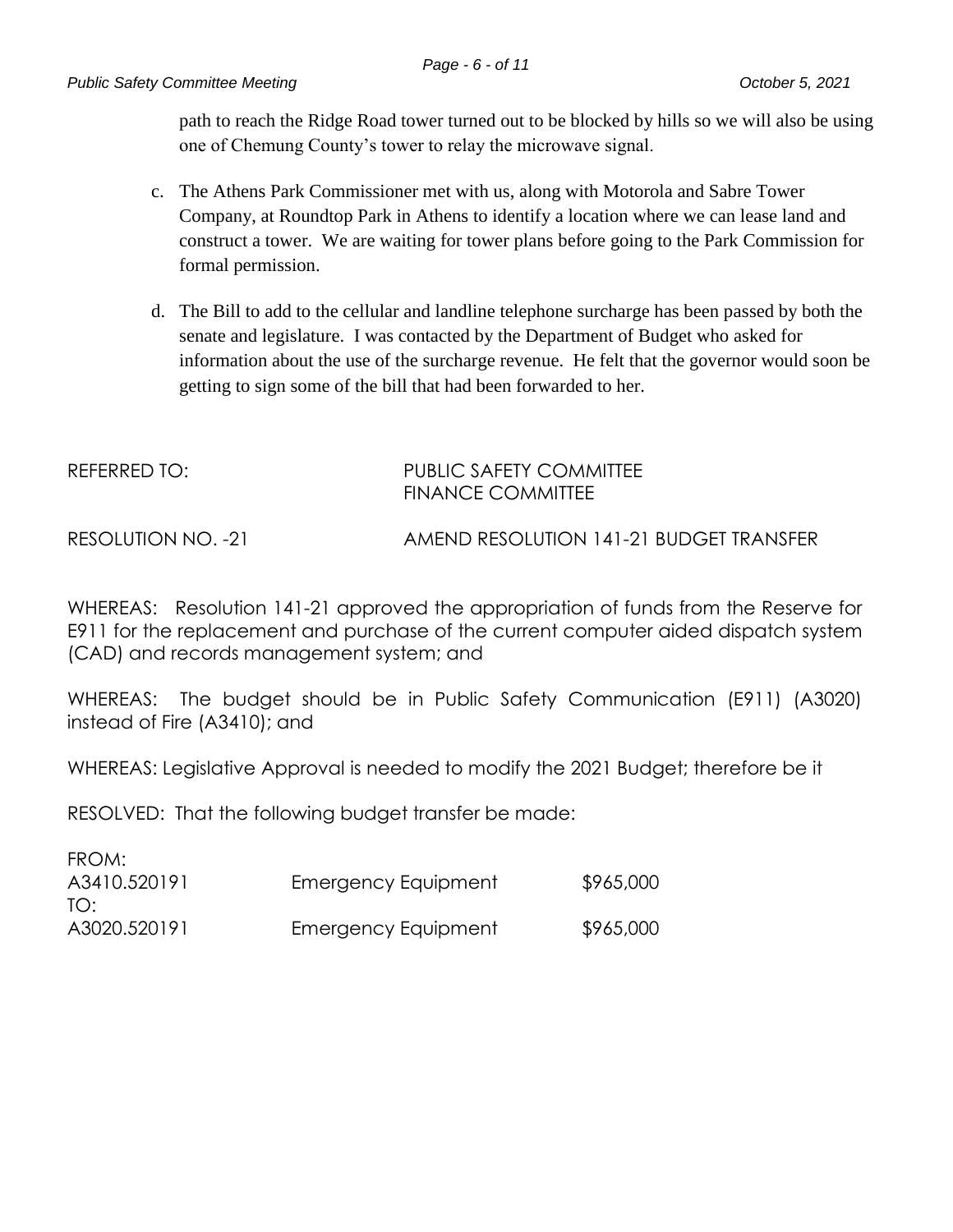

DATE: October 1, 2021

TO: Sheriff Howard

RE: October 2021 Public Safety - Reference Notes

#### **Personnel Issues:**

1. **Civil Office**

a) One open part-time position.

#### 2. **Corrections Division**

- a) There are currently (3) open Corrections Officer positions. (2) Candidates in training and (2) Corrections Officers graduating from the Corrections Academy 10/01/21.
- b) There are currently (2) open part-time Cook positions.

#### 3. **Road Patrol**

- a) There are no Deputies currently on light duty.
- b) We have (2) Deputies currently attending the police academy.
- c) TASER's have been shipped and received.

#### **4. E911 Emergency Communications Center**

5. a)All positions are currently filled with (1) new Dispatcher starting on 10/09/2021**.** There are (2) Dispatchers in training.

#### 6. **Administration**

a. All positions are filled.

#### **Labor Issues:**

**1.** T.C.L.E.A. negotiations are ongoing.

#### **Litigation Issues:**

None at this time.

#### **Budget**:

1. Revenues are at \$520,416 which is 75% of the budget. Expenditures are at \$7,963,610 which is 77% of the budget. Inmate Boarders are at \$317,250 which is 212% of the budget.

## **Current Projects:**

- 1. Black Creek upgrade is in progress, new equipment has arrived.
- 2. Live Scan contract is with the county attorney.
- 3. Jail refrigerator and freezer replacement project on track to start around October  $21^{st}$ .
- 4. Jail EMR is progressing, IT has completed testing for routers (6 needed).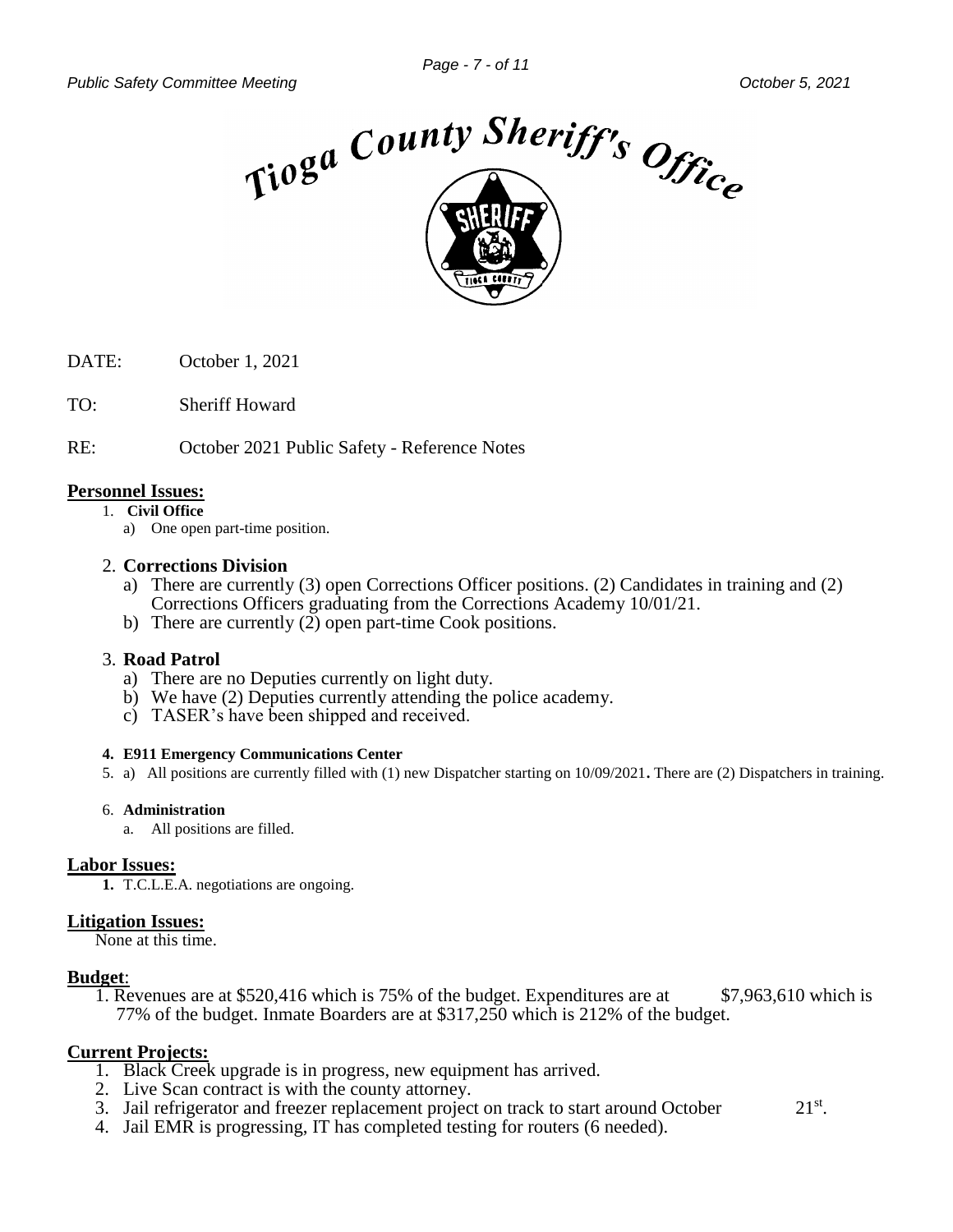#### **Miscellaneous:**

Average daily inmate population for the month of September 2021 was 62.

#### **Resolutions:**

- 1. Authorize the transfer of dog fund monies and appropriation of funds other animal control account – Sheriff's Office.
- 2. Authorize the amendment to Resolution 141-21 Budget Transfer.

| REFERRED TO:       | PUBLIC SAFETY COMMITTEE<br>FINANCE COMMITTEE                                                                  |
|--------------------|---------------------------------------------------------------------------------------------------------------|
| RESOLUTION NO. -21 | TRANSFER OF DOG FUND MONIES<br>AND APPROPRIATION OF FUNDS<br>OTHER ANIMAL CONTROL ACCOUNT<br>SHERIFF'S OFFICE |

WHEREAS: Resolution 45-11 apportioned dog monies, from a report of the expenditures and surplus from the dog license fund monies, for the year end of December 31, 2010; and

WHEREAS: Tioga County has not been responsible for dog licensing since 2011, and the Tioga County Sheriff's Office has maintained the responsibility and costs associated with Agriculture and Markets violations; and

WHEREAS: Trust account TA 205700 has carried a balance of \$2,593.67 and the Tioga County Treasurer's Office has recommended the abolishment of the TA 205700 trust account and the transfer of the remaining cash balance to the Tioga County Sheriff's Office, Other Animal Control fund; and

WHEREAS: Future funding will be provided through yearly budget carry forward monies, donations, and budget appropriations, as needed, when funds are depleted; and

WHEREAS: The creation of new accounts and the appropriation of funds requires legislative approval; therefore be it

RESOLVED: That the Tioga County Legislature approve the establishment and appropriation of new budgetary account A3520 Other Animal Control and transfer of funds as follows:

| From: TA 205700 Dog Monies |                                                | \$2,593.67 |
|----------------------------|------------------------------------------------|------------|
| To:                        | A3520-427700 Other Unclassified Revenues       | \$2,593.67 |
|                            |                                                |            |
| <b>AND</b>                 |                                                |            |
|                            |                                                |            |
|                            | From: A3520-427700 Other Unclassified Revenues | \$2,593.67 |
| To:                        | A3520-540640 Supplies (Not Office)             | \$593.67   |
|                            | A3520-540590 Service Rendered                  | \$2,000.00 |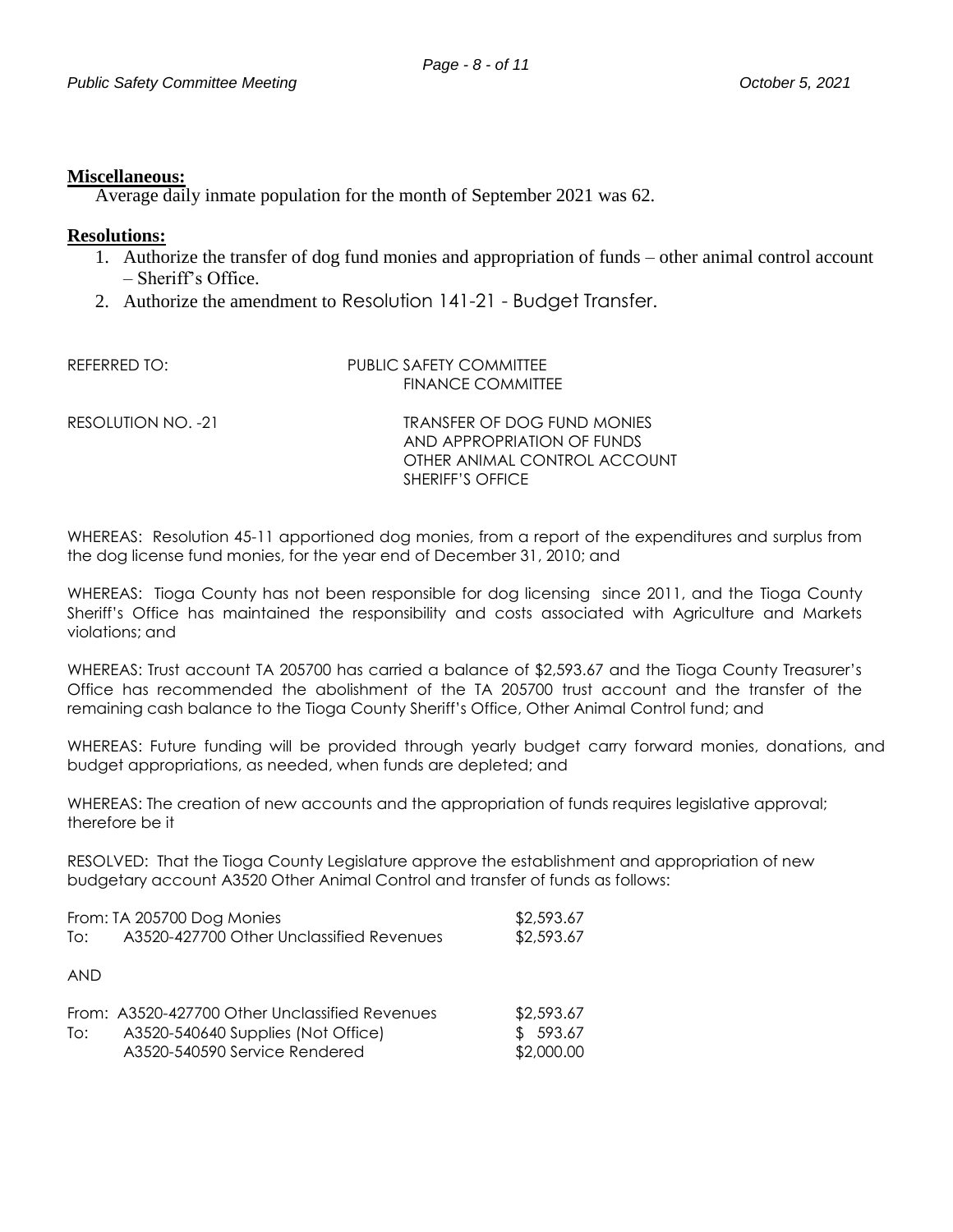#### REFERRED TO: PUBLIC SAFETY COMMITTEE FINANCE COMMITTEE

RESOLUTION NO. -21 AMEND RESOLUTION 141-21 BUDGET TRANSFER

WHEREAS: Resolution 141-21 approved the appropriation of funds from the Reserve for E911 for the replacement and purchase of the current computer aided dispatch system (CAD) and records management system; and

WHEREAS: The budget should be in Public Safety Communication (E911) (A3020) instead of Fire (A3410); and

WHEREAS: Legislative Approval is needed to modify the 2021 Budget; therefore be it

RESOLVED: That the following budget transfer be made:

| FROM:        |                     |           |
|--------------|---------------------|-----------|
| A3410.520191 | Emergency Equipment | \$965,000 |
| TO:          |                     |           |
| A3020.520191 | Emergency Equipment | \$965,000 |

## **Public Safety Committee Meeting**

Probation Department Report

October 5, 2021

Article I. Budget Status: 2021 Revenue Budget:

- Collections: \$8,301 of DWI Supervision fee collected through September of 2021
- \$38,730 in restitution collected through September of 2021

2021 Budget: On target

#### **Current Business:**

- 1. Juvenile Specialized Supervision Program (JSSP) Interviews to fill the vacant positions began July 27, 2021. After the candidate initially chosen to fill the full time position declined, a second round of interviews have been completed. Second interviews are to follow quickly with the position being filled in the coming weeks.
- 2. The completion of a Mini Grant request to the Floyd Hooker Foundation is in progress. The grant will request \$7,500 to be uses as "Wrap Around Funds" for the youth who become involved in the Juvenile Justice System and Probation. The request will be completed and submitted by the October 15 deadline with the approval of the committee.
- 3. Preparation for retirements continue. We have been working with Personnel in an attempt to be proactive and have things in place so we are prepared to fill vacancies early in 2022. As of mid-February there will be two Sr. PO positions to backfill, and at least two if not three PO positions to fill. In addition, the financial secretary position will become vacant in March of 2022. Probation will look to include psychological evaluations as part of filling the positions.
- 4. Both the Raise the Age (RTA) and STSJP applications have been successfully submitted for the next funding cycle.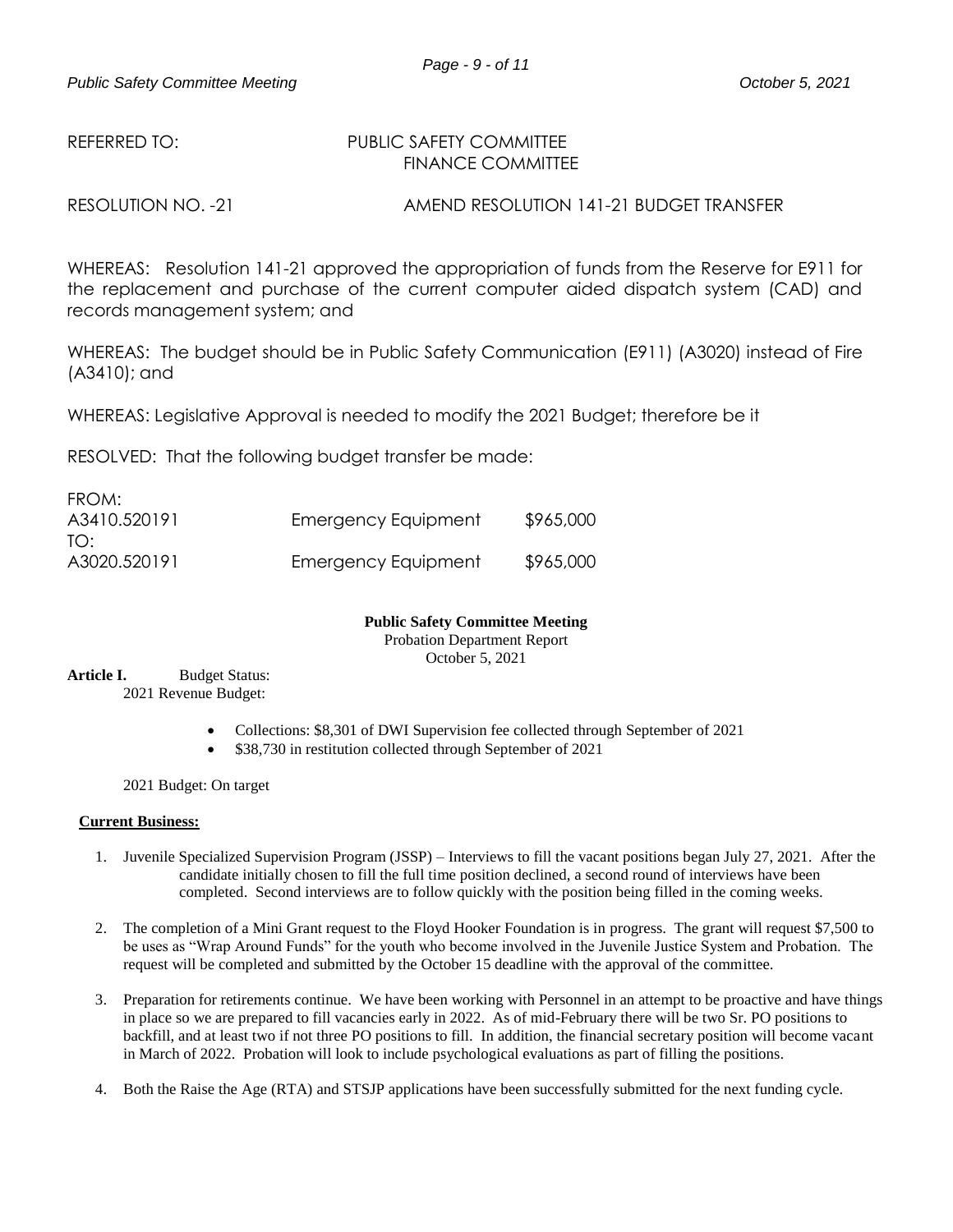#### *Public Safety Committee Meeting October 5, 2021*

- 5. Probation met with TCDSS, Family Court Staff, the Family Court Chief Clerk, and consultant James Czarniak to begin discussions about the impending Families First and its requirements about to take effect in NYS. Further meetings are being scheduled to determine how the various agencies can work together to best meet the requirements being imposed.
- 6. The contract with VCheck24 has been executed and the GPS tracking system is now available for use by the Courts and Probation. It gives all parties a less intrusive option in the realm of electronic monitoring.
- 7. One of the three probation vehicles (2012 two wheel drive) recently experienced a mechanical failure which resulted in two officers being stuck at an offender's residence until other officers could arrive. In an effort to increase officer safety, it appears necessary for Probation to acquire a second all wheel drive SUV to access residences in all seasons. The reality is that we need all three vehicles to be all wheel drive. Additionally, it would make fiscal sense to incorporate this acquisition in with the initiative to arm the Department and therefore have a vehicle large enough to transport a probationer. I believe this is one of our most pressing safety issues in the department. Our vehicles are our most valuable piece of safety equipment. I would ask that the committee consider allowing me to begin exploring this immediately.
- 8. Probation is working with the TCSO to set up multi county firearms safety classes for Tioga County Probation and the adjoining county probation departments.
- 9. Director discussing with other Probation Departments what companies they use to monitor their sex offenders' electronics. We currently have limited capability in that area and are looking to locate a comprehensive service that can assist with that issue.
- 10. Detention beds for juveniles have become a significant issue. It may be beneficial to try to enter into an agreement with surrounding small counties to contract for a detention bed.

#### **11. Juvenile Delinquency Services:**

September of 2021- Probation received five JD tickets. There were four male respondents and one female respondent. The alleged offenses include a 17 year old male charged with Endangering the Welfare of a Child and Criminal Possession of a Controlled Substance in the Seventh Degree, a 15 year old male charged with multiple misdemeanor level sex offenses, a 17 year old female charged with assaultive behaviors, and two males, ages 14 and 16 charged with assaulting another person. Due to the nature of the offenses, most of these youth with be referred to the County Attorney for possible petition to Family Court.

YTD: 19 JDATs received to date.

- E- Connect: 19 youth screened. Seven determined to be a Level 3 risk (low) for suicide ideation, two Level 2 risk (medium), one Level 1 risk (high), and nine below threshold for mental health services.
- Alternative to Detention Programing: Probation contracts with Cayuga Counseling for our Juvenile Specialized Supervision Program (JSSP). The Program is currently suspended while the hiring process progresses.
	- Probation continues to support and make referrals to ACBC as their Making Our Success Sustainable (M.O.S.S.) Program continues to grow. Probation will be providing referral materials to Tioga County Sheriff's Deputies to distribute as needed.
- We have five youth currently in juvenile sex offender treatment.

#### **ATI Programs**:

- $\triangleleft$  Electronic Monitoring No units in use at this time.
- Community Service WWP is active and back in the community. There has been a focus by the District Attorney's office to include hours on the WWP as part of plea agreements where appropriate.
- Pre-Trial Release There are six people being supervised via the Pre-Trial Release program

**Court Ordered Investigations:** 22 active investigations for Tioga County courts (Criminal, Family and Surrogate)

**Supervision**: 205 cases ordered by Tioga County courts & Family Court (includes JD Diversion cases)